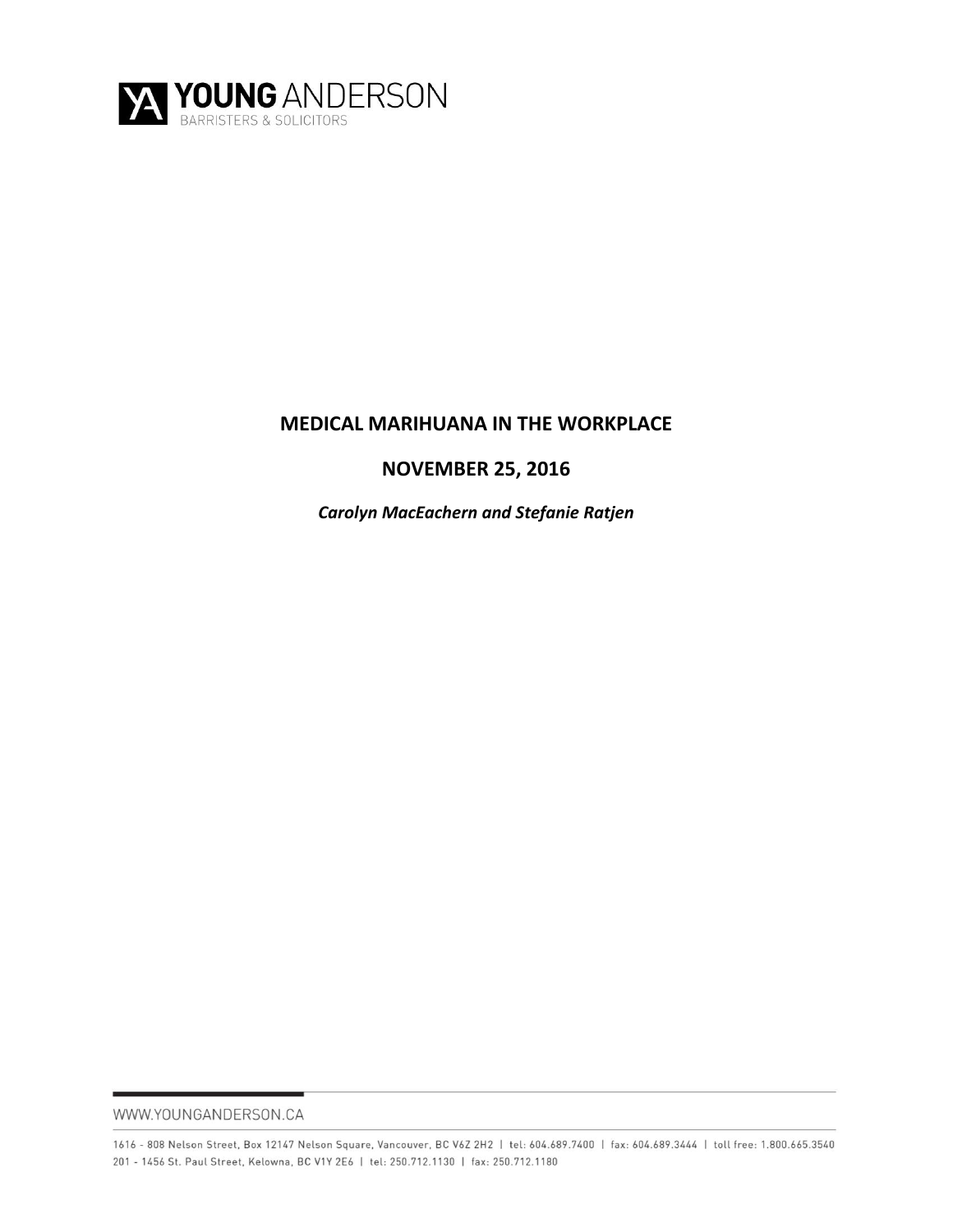### **MEDICAL MARIHUANA IN THE WORKPLACE**

#### **I. INTRODUCTION**

An increasing amount of people are being prescribed medical marihuana to deal with various medical conditions and disabilities. Given the evolving laws and attitudes towards the use of marihuana for both medicinal and recreational purposes, there is an increasing volume of decisions from both labour arbitrators and human rights tribunals in respect of the use of medical marihuana by employees.

Until recently, marihuana was an illegal substance and its use was prohibited in most workplace drug and alcohol policies. The main concern for employers is ensuring that employees are not impaired at work and that they can perform their job duties safely. Two issues will need to be grappled with in the coming years both with respect to the use of medical marihuana and recreational use, assuming marihuana will be legalized and regulated – the impact on drug and alcohol policies and the duty to accommodate.

In this paper, we will summarize the current state of the law with respect to medical marihuana and the legalization of marihuana generally. We will then discuss recent labour arbitrations and human rights tribunal decisions regarding the use of marihuana in the workplace.

### **II. LEGAL STATUS OF MEDICAL MARIHUANA**

Access to medical marihuana is permitted only under the terms and conditions set out in the *Access to Cannabis for Medical Marihuana Purposes Regulations* (*ACMPR*). Under the *ACMPR,* a person may obtain a medical document from a medical practitioner to obtain cannabis, including 'medical marihuana'. This document contains similar information to a prescription, such as the authorized health care practitioner's licence information, the patient's name and date of birth, a period of use of up to one year, and a daily quantity of dried marihuana expressed in grams. The allowable quantity may be listed in grams of dried marihuana, however, a person with such a medical document is not limited to accessing marihuana in this format.

The *ACMPR* also allows for access and use of cannabis oil, which may be used to make other cannabis products, such as skin creams. There are two ways in which a person can access cannabis to fill their prescription: buying marihuana from a licensed producer, or registering with Health Canada to produce, or have someone else produce, a permitted amount of marihuana. Any individual registered to produce a limited amount of marihuana for themselves may not sell, provide or give marihuana to another person.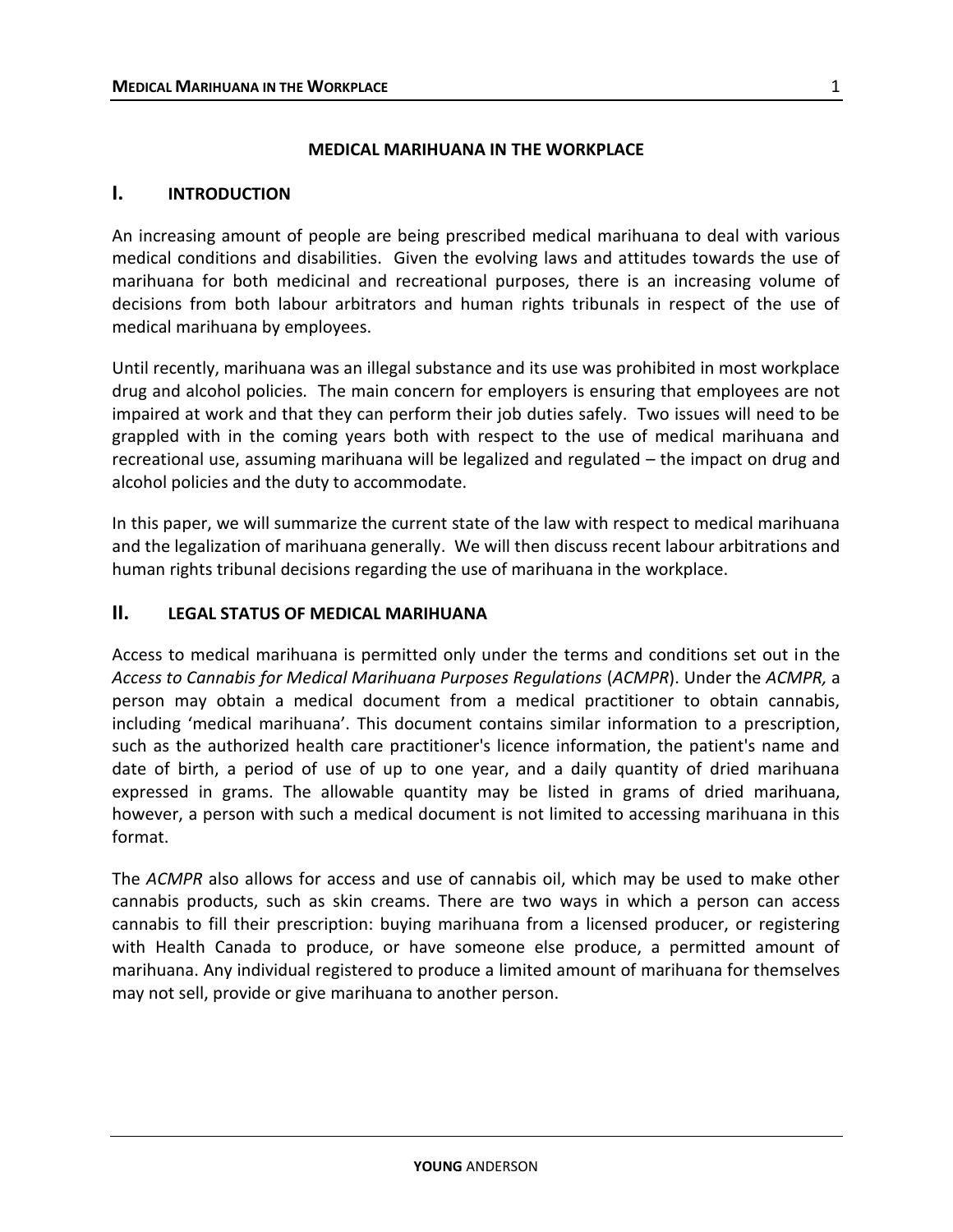$\overline{a}$ 

### **III. LEGAL STATUS OF NON-MEDICAL MARIHUANA**

Recreational use of marihuana is prohibited, however, in its December 2015 Speech from the Throne, the Government of Canada reaffirmed its commitment to "legalize, regulate, and restrict access to marihuana". A commitment was made to create a new system of strict marihuana sales and distribution, with appropriate federal and provincial sales taxes applied, as well as to punish more severely those who provide marihuana to minors, those who operate a motor vehicle while under its influence, and those who sell it outside of the new regulatory framework. $1$ 

The federal government has announced that new legislation on the legalization and regulation of access to marihuana will be introduced in the spring of 2017. This is an issue that has generated significant public attention and the federal government is proceeding cautiously. Official details on what this proposed system will look like have not been released.

Currently, the federal government has established a nine-member task force (the "Taskforce") to gather recommendations on how to proceed with the legalization and regulation of marihuana. This Taskforce reports to the Ministers of Justice and Attorney General of Canada, the Minister of Public Safety and Emergency Preparedness and the Minister of Health (the Ministers). The panel is expected to report back to the Ministers in November 2016, and the Ministers will then determine when this report is to be released to the public.

The Taskforce has spoken with provincial, territorial and municipal governments, Indigenous people, youth and addiction and health experts on the legalization and regulation of marihuana. The Taskforce's recent public online consultation generated over 30,000 responses between June 30 and Aug 29, 2016. On the issue of impairment, the federal government has committed to ensuring that "those who drive while impaired by drugs, including marihuana, will be subject to stronger laws." <sup>2</sup> The Taskforce is examining ways to improve the ability to detect and prosecute drug impaired driving. No further information on how impairment will be determined is publicly known at this time.

It is also not known whether marihuana will be decriminalized under the new legislation. The federal government has committed only to the legalization of marihuana and not its decriminalization. Further, Michel Picard, the Parliamentary Secretary to the Minister of Public Safety, has stated that decriminalization does not meet any of the government's objectives.<sup>3</sup>

<sup>&</sup>lt;sup>1</sup> Task Force on Marihuana Legalization and Regulation, "Terms of Reference" *Government of Canada*. (30 June 2016). Online: [http://healthycanadians.gc.ca/task-force-marihuana-groupe-etude/terms-of-reference-mandat](http://healthycanadians.gc.ca/task-force-marijuana-groupe-etude/terms-of-reference-mandat-eng.php)[eng.php](http://healthycanadians.gc.ca/task-force-marijuana-groupe-etude/terms-of-reference-mandat-eng.php)

<sup>2</sup> Department of Justice, "Changing Marihuana Laws", *Government of Canada*. (30 June 2016). Online: [http://www.justice.gc.ca/eng/cj-jp/marihuana/lawc-loic.html](http://www.justice.gc.ca/eng/cj-jp/marijuana/lawc-loic.html) Date Last Accessed: 3 November 2016.

<sup>3</sup> Michel Picard, "Legalization of Marihuana" *Michel Picard, MP, Liberal Party* (15 June 2016) Online: [https://mpicard.liberal.ca/en/news-nouvelles/legalization-of-marihuana/](https://mpicard.liberal.ca/en/news-nouvelles/legalization-of-marijuana/) Date Last Accessed: 3 November 2016.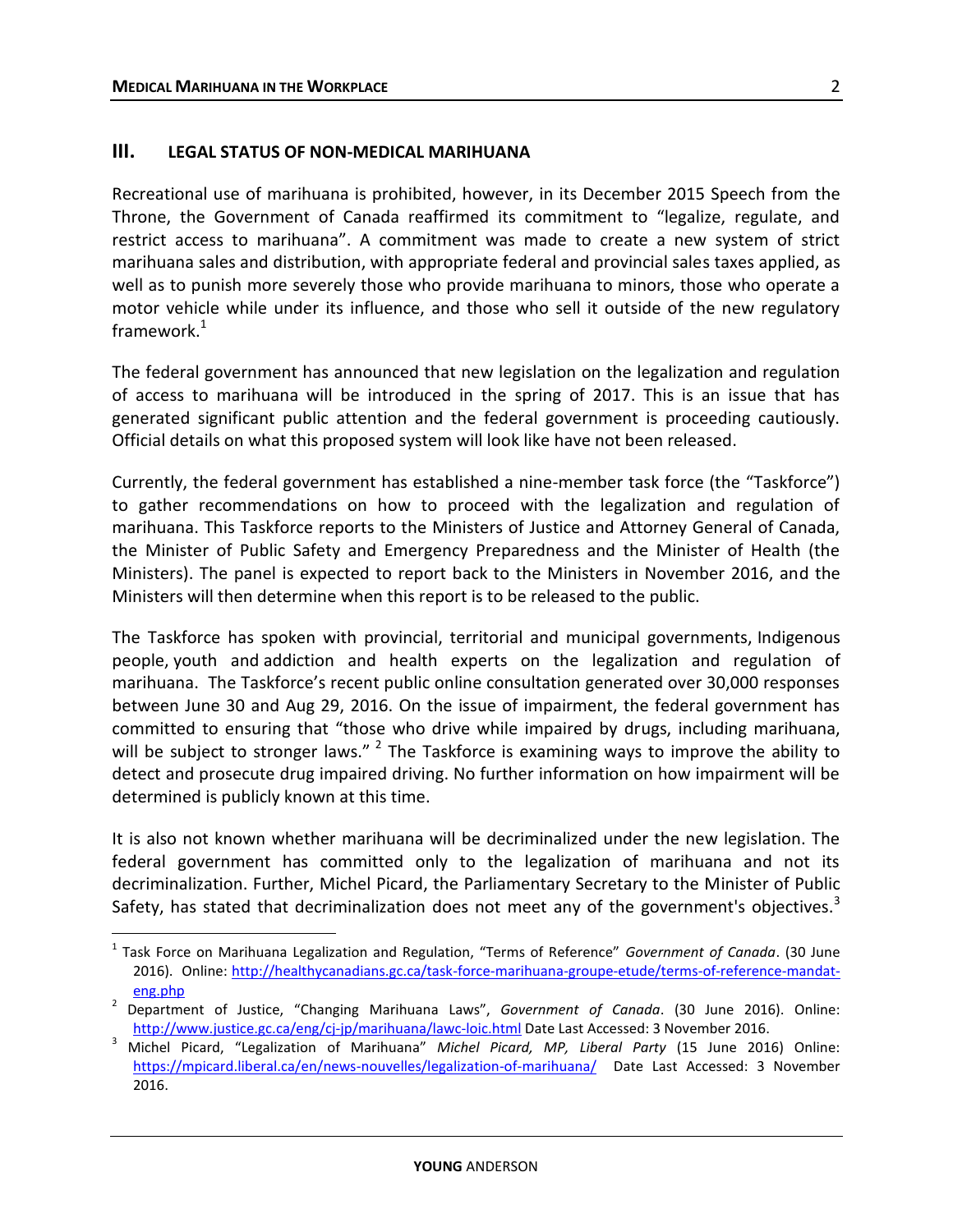Any legislation to decriminalize marihuana is likely to be influenced by the recommendations compiled by the Taskforce.

## **IV. IMPACT ON THE WORKPLACE**

While the changes in the laws regarding marihuana will require changes to drug and alcohol policies, the basic principles regarding impairment in the workplace apply. For example, employees are not permitted to be impaired at work or pose a safety risk to themselves, their co-workers, or the public, regardless of whether they have a prescription for medical marihuana. This will remain the case even if/when recreational use of marihuana is legal. Policies prohibiting the consumption of alcohol in the workplace and during work hours, will apply in the same manner to the use of recreational marihuana once it is legal. Anti-smoking laws apply to smoking marihuana in the same way as regular cigarettes. Any smoking will need to be done in designated smoking areas.

### **V. DRUG AND ALCOHOL POLICIES**

Given that medical marihuana is currently legal and an employer has a duty to accommodate employees with disabilities (which will be discussed further below), employers cannot include a blanket prohibition on use of medical marihuana in their drug and alcohol policies. This includes safety sensitive workplaces. Medical marihuana is being legally prescribed to treat a whole host of medical conditions. Legal use of medical marihuana to treat medical conditions must be treated in a similar manner to other legal prescription drugs that can cause impairment. Therefore, drug and alcohol policies should focus on impairment (no matter the cause) and what it means to be fit for duty.

Employers may be able to require that employees disclose that they use medical marihuana in the same manner as other prescription drugs that cause impairment. Depending on the employee's position, the employer may also be able to request medical information about the amount and type of marihuana that has been prescribed along with the frequency of use. If there are reasonable concerns about impairment, employers may also be able to request confirmation from the doctor that the prescribed marihuana usage does not impair an employee's ability to safely perform their job duties. The more safety-sensitive the workplace or particular job position, the more medical information an employer will be able to justify requesting. For example, local governments will be able to justify the provision of this type of information for those positions that are safety-sensitive (ie, equipment operators).

Drug and alcohol policies should be updated to include guidelines for medical marihuana usage, including the circumstances when an employee should report the use of medical marihuana and the requirement to provide appropriate medical information. The amount of medical information that can be requested will depend on the circumstances and must be assessed on a case by case basis. Policies need to incorporate flexibility and focus on impairment and safety, not the actual use of medical marihuana. For unionized workplaces, we recommend consulting with the Union in regards to any proposed changes to current drug and alcohol policies.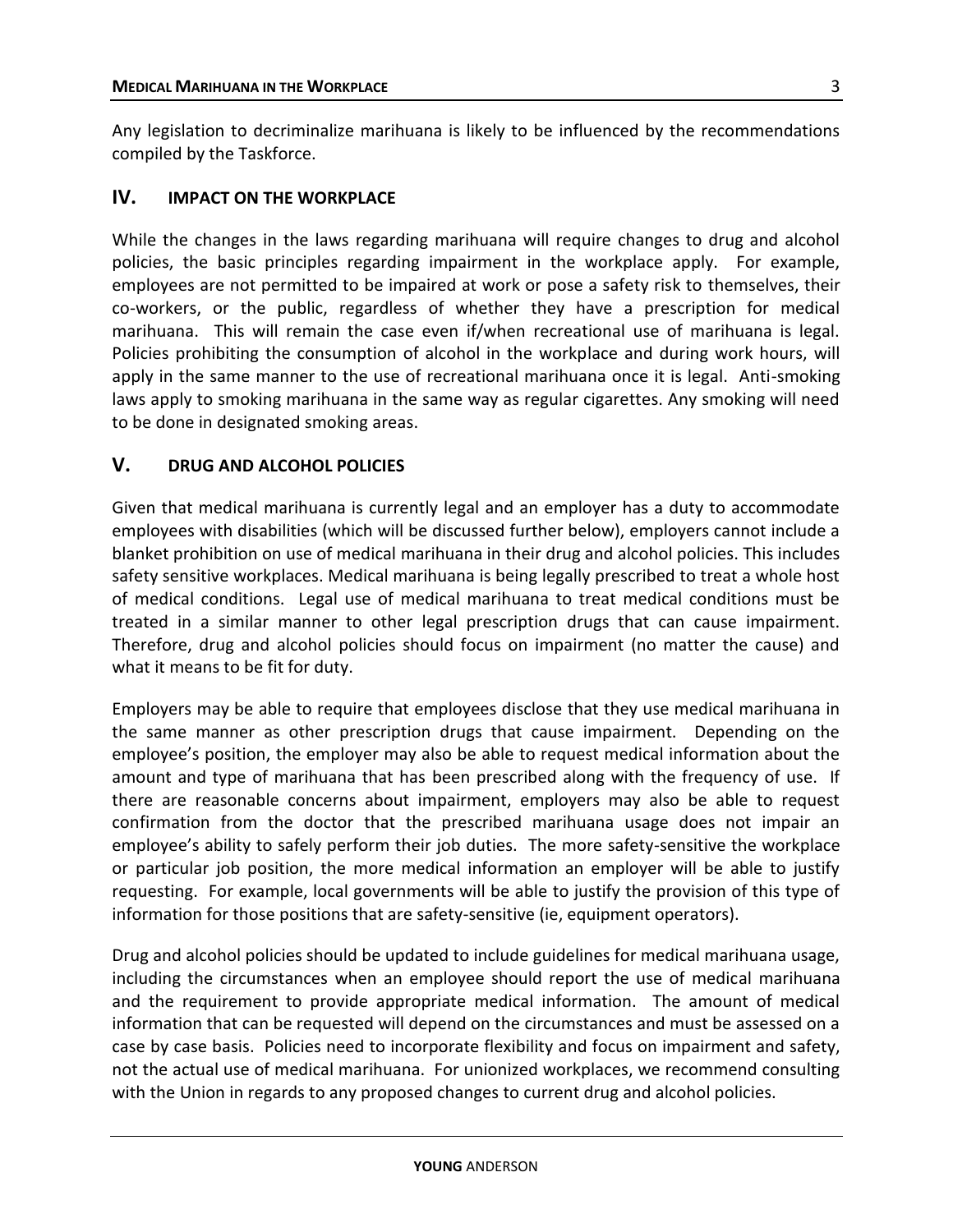As recreational use of marihuana has been (and is currently) illegal, a stigma remains around its use. Traditionally, recreational use of marihuana in most drug and alcohol policies is lumped together with the prohibition of the use of other illegal and illicit drugs. However, it is also clear that societal and governmental attitudes regarding the recreational use of marihuana have changed and it may only be a matter of time before it is legalized. When that occurs, the legal use of marihuana for recreational purposes will need to be treated in a similar manner to the rules around the consumption of alcohol and impairment.

## **VI. DUTY TO ACCOMMODATE**

Arguably, the most difficult issues will arise with respect to the use of medical marihuana to treat disabilities and the duty to accommodate. This is particularly so in safety-sensitive workplaces. This is because employers have two competing obligations:

- Employers have a duty to accommodate employees with disabilities who have been legally prescribed medical marihuana; and
- Employers have an obligation to make sure its employees can perform their job duties safely.

Under section 13 of the *Human Rights Code*, employers are required to accommodate employees with disabilities. This accommodation can arise in two ways in the workplace:

- An employee is addicted to marihuana, which is a disability in and of itself; and
- An employee is not addicted to marihuana but uses medical marihuana to treat a disability.

The laws with respect to employees who are addicted to marihuana will not necessarily change when it is legalized, as employers already have the duty to accommodate employees addicted to drugs and alcohol.

Therefore, we will focus on an employer's obligation to accommodate employees with disabilities who have a legal prescription for medical marihuana. There are three requirements to trigger a duty to accommodate in this context:

- The employee must have a disability;
- The employee has been legally prescribed marihuana by a doctor in accordance with the above rules and regulations to treat the disability; and
- The employee is using marihuana in accordance with the prescription.

Accommodations for the use of medical marihuana will need to be treated in the same manner as for other employees who have been prescribed medication that could cause impairment. The fact that the prescribed medication is marihuana as opposed to another type of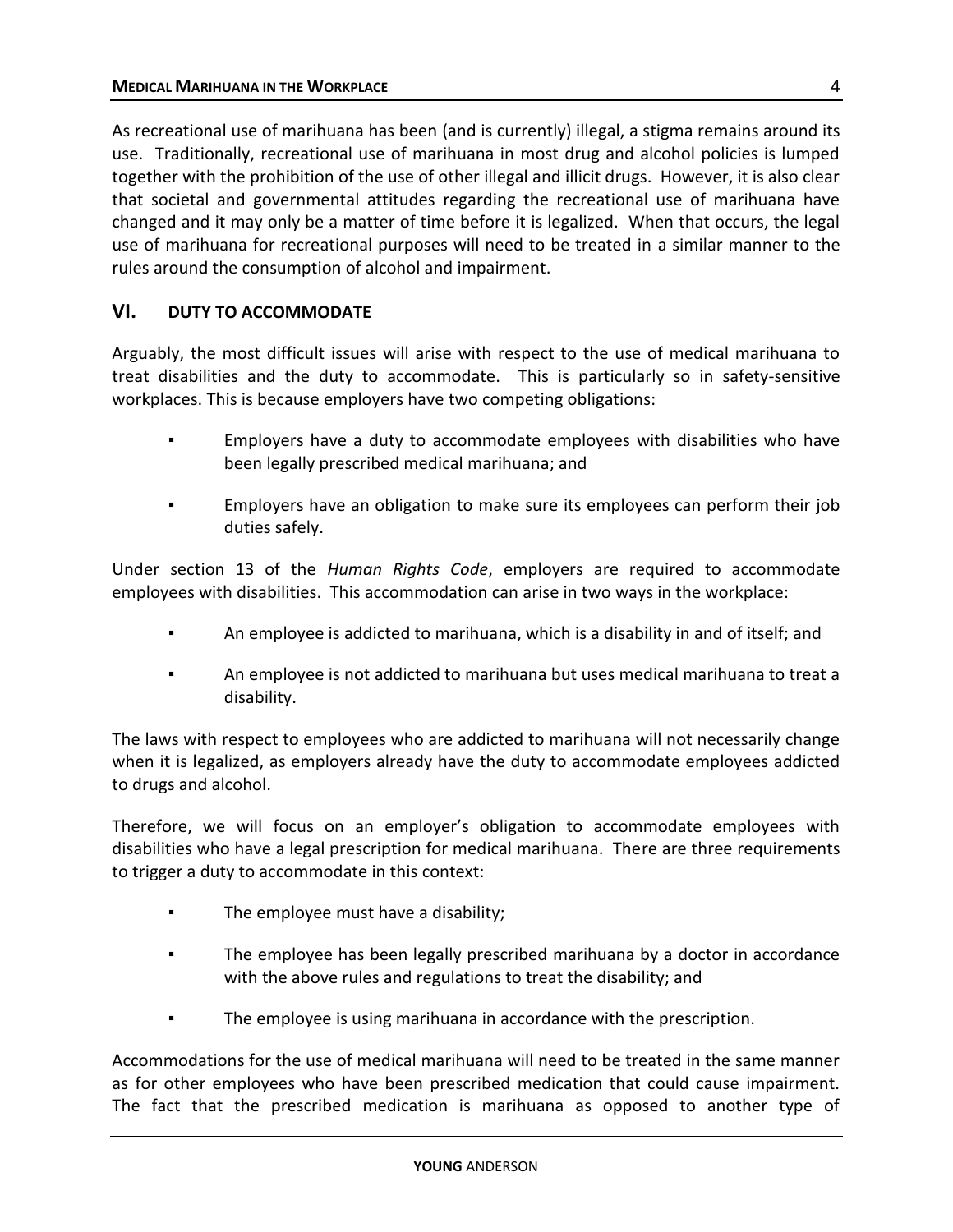prescription medication does not change the employer's obligations in the consideration of whether an employee can be accommodated. This is the case even for employees in safetysensitive positions, though the duty to accommodate may be different than for employees who are not in safety-sensitive positions.

One of the most important considerations in the accommodation of employees who use medical marihuana is to not make decisions based on assumptions about the use of marihuana and its impact on an employee's ability to do their job duties. There is still a stigma around the use of medical marihuana and an employer must be careful to approach the process of accommodation of an employee in the same manner as for other employees with disabilities. The focus should be on whether the use of the medical marihuana impairs the ability of the employee to perform their job duties. If so, the employer will need to consider whether it can accommodate the employee to the point of undue hardship.

Decisions should be based on the nature of the job duties and appropriate medical evidence. At this time, difficult issues arise with respect to accurately assessing impairment of employees who use medical marihuana. If an employer has reasonable concerns that an employee who uses medical marihuana is impaired while at work, or that the use of medical marihuana is negatively affecting the employee's ability to perform their job duties, it is likely that the employer will be able to require the employee to provide further medical information.

An arbitration case involving the City of Calgary is a good example of the issues that arise of accommodating employees with disabilities who use medicinal marihuana. $4\;$  In this case, an employee of the City operated heavy equipment and worked in a safety sensitive position. This employee suffered from a degenerative neck disease that caused chronic pain. The employee's doctor provided the employee with the medical declaration necessary to obtain a medical marihuana permit from Health Canada authorizing him to possess marihuana for a medical purpose.

The employee advised his two supervisors of his medical marihuana use and continued to operate heavy equipment without incident for over a year. After this time, other management personnel became aware of the employee's marihuana use and became concerned. The employee was then removed from his position and placed in a non-safety sensitive position pending the outcome of an investigation and assessment.

The employee ultimately agreed to attend an independent medical examination with an expert on addiction and substance abuse. Unfortunately, this expert was given some mis-information by the City that the employee had regularly used marihuana for 15 years and was not provided with any information from the employee's own doctor. Because of this mis-information, the expert did not provide clear direction to the City about whether the employee could return to work in a safety-sensitive position.

 $\overline{a}$ *4 Calgary v Canadian Union of Public Employees (CUPE 37) (Hanmore Grievance)* , 2015 CanLII 61756 (AB GAA).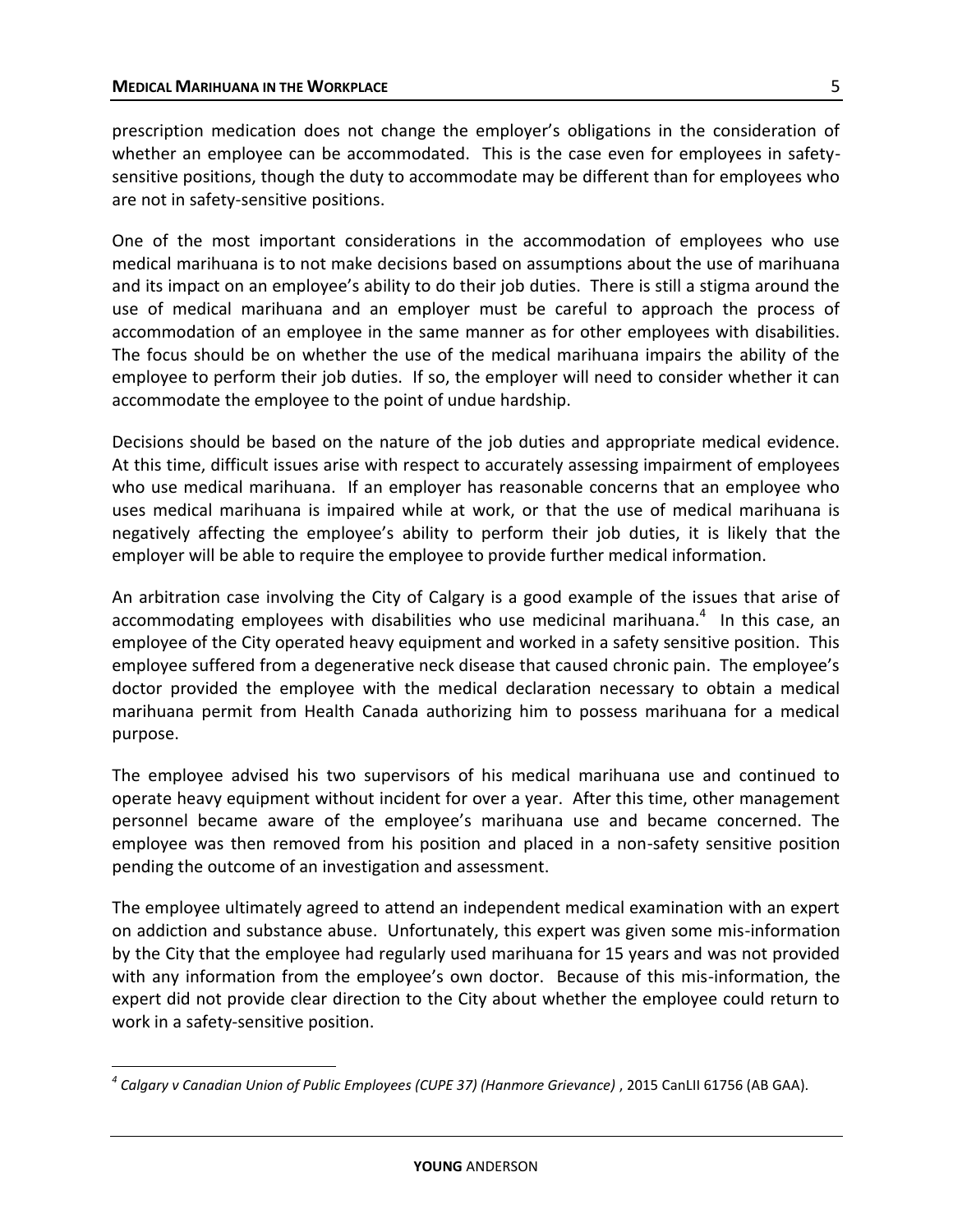$\overline{a}$ 

The employee's doctor later provided information to the City confirming that the employee had not been a regular user of marihuana, only ingested a few puffs at night for pain control and that the doctor had never witnessed any cognitive impairment by the employee.

A majority of the Arbitration Board determined that the employee was fit to return to his former safety sensitive position because of the flawed investigation by the City, and the fact that no evidence was presented during the arbitration that the employee's use of marihuana for medical purposes had any impact on his ability to perform his safety sensitive duties in a safe manner. As well, there was no evidence the employee had ever exhibited signs of impairment while on duty.

It is important to note, however, that the majority of the Board was mindful of the serious consequences of operating equipment while under the influence of drugs. The majority also confirmed that an employer is entitled to conduct a fair and proper investigation which may require obtaining and considering medical information from an employee's doctor or an independent medical exam. Although the employee was reinstated to his former position, conditions were placed on that including random substance testing and arranging for the reduction of his monthly medical marihuana as recommended by the doctor who performed the independent medical exam.

The Arbitrator in *Lower Churchill Transmission Construction Employers' Association Inc.*, came to a very different conclusion with respect to an employee who was dismissed for just cause because of his usage of medical marihuana on the job site.<sup>5</sup> The employee had a prescription for medical marihuana but did not disclose his usage of marihuana to his employer prior to his employment or during his employment. Instead, he had actively tried to conceal his usage including leaving blank a question on a medical questionnaire of whether he was taking any medications that may have side effects the employer should be aware of. He also concealed the marihuana he brought to the camp and used it outside the camp with the knowledge that there was zero tolerance for drugs at the camp. The employer eventually discovered the employee was using marihuana during his work rotation, contrary to the employer's policies.

The Arbitrator upheld the dismissal of the employee. The Arbitrator determined that the policies relied on by the employer (ie, the drug and alcohol and safety policies) were reasonable and a good faith occupational requirement given the safety sensitive nature of the workplace. Furthermore, the policies did not preclude an accommodation of an employee who has a prescription for medical marihuana. From the perspective of the Arbitrator, the determinative issue in this case was not the failure of the employer to accommodate the employee, rather the employee's failure to disclose his prescription and use to his employer.

<sup>&</sup>lt;sup>5</sup> International Brotherhood of Electrical Workers, Local Union 1620 v. Lower Churchill Transmission Construction *Employers' Assn. Inc. (Uprichard Grievance),* [2016] N.L.L.A.A. No. 5.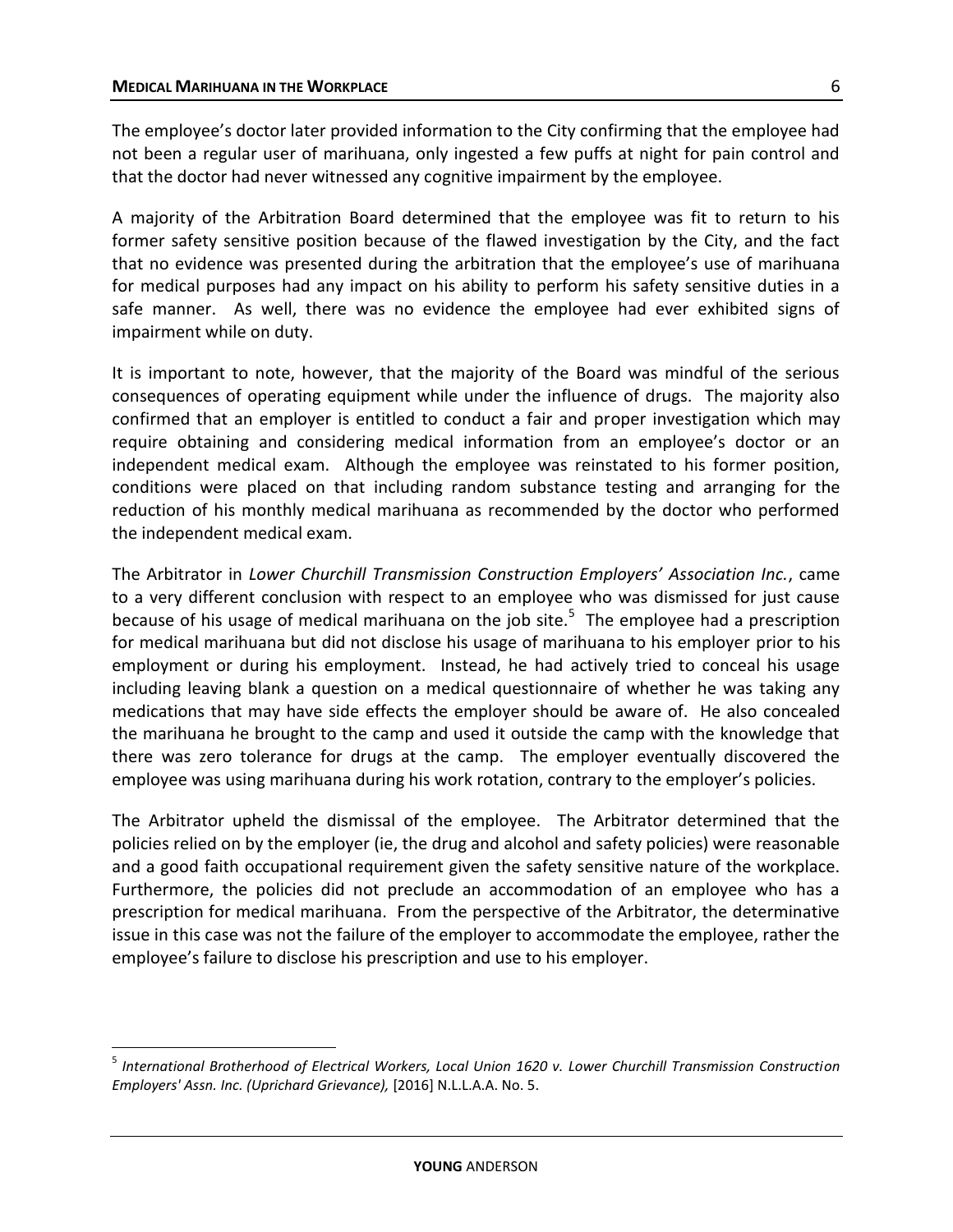The Arbitrator noted that the circumstances were different from that in the above *City of Calgary* case:

In this case, because the Grievor failed to disclose his medical marihuana use, the Contractor did not have an opportunity to obtain a medical opinion or other expert opinion to assess the issue of what work the Grievor could safely perform. Therefore, the *City of Calgary* case is distinguishable from this case.

Based on the employee's failure to disclose his use of medical marihuana prior to his employment and for possession of marihuana at the work camp, both of which were serious breaches of the employer's policies, the Arbitrator agreed the employer had just cause.

In the past two years, the BC Human Rights Tribunal has also issued decisions in which employees claimed discrimination in relation to the use of medical marihuana. In *French v.*  Selkin Logging, an employee was dismissed for smoking marihuana in the workplace.<sup>6</sup> The employee claimed he was discriminated against because his dismissal was for using medical marihuana on the job. The employee was a cancer survivor who gave evidence that he used medical marihuana for pain management and admitted to smoking marihuana at work. Given the safety-sensitive nature of the workplace, this was in prohibition of the employer's zero tolerance policy regarding marihuana usage in the workplace.

The complaint was dismissed, in part, because the employee was not prescribed medical marihuana by his doctors. As the Tribunal noted at para. 107:

Mr. French was not told by his doctors to smoke marihuana, nor was he prescribed it. He did not smoke marihuana because of "doctor's orders", nor did he have authorization to possess marihuana for medical reasons. His physicians, in their role as health-care providers, simply condoned his using marihuana for pain if it works. There is no evidence that any doctor condoned his smoking marihuana at work – particularly at a job as an equipment operator in the logging industry.

As of the date of the hearing, the employee still did not have the legal authorization permitting him to lawfully use medical marihuana. The Tribunal did conclude that the employee was able to establish a *prima facie* case of discrimination because he was disabled, used marihuana to manage pain resulting from his disability, and was expressly terminated for using marihuana. However, the Tribunal found that the employer was not required to accommodate the employee in circumstances in which the employee was smoking marihuana at work, without legal authorization, and without medical authorization confirming that it was safe for him to do so. The Tribunal further concluded that the application of a zero tolerance policy in respect of

 $\overline{a}$ 

 $^6$  2015 BCHRT 101.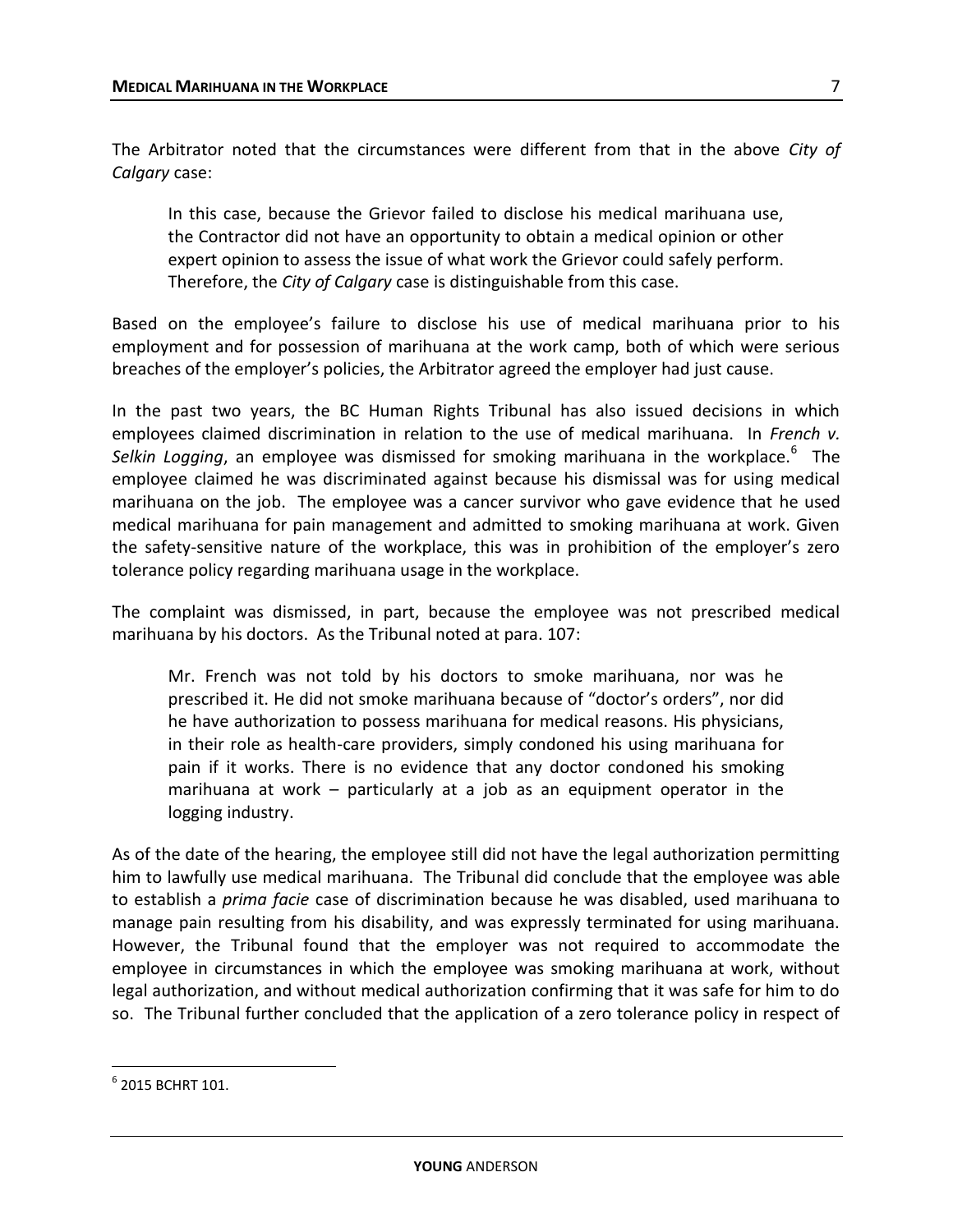the use of marihuana was a *bona fide* occupational requirement in the circumstances of this case and that the employer had not breached the *Human Rights Code*.

The Tribunal also found no breach of the *Human Rights Code* in *Burton v. Tugboat Annie's Pub*. 7 In this case, a bartender was dismissed for various performance concerns including being caught smoking marihuana during his shift in violation of the employer's policies. The employee filed a human rights complaint alleging that he smoked medical marihuana to treat a chronic pain condition.

In order to trigger the duty to accommodate, the employer must be aware (or be reasonably aware) of an employee's disability. In this case, the employer was not aware of the employee's disability at the time it made the decision to terminate his employment. Therefore, the duty to accommodate was not triggered and the Tribunal dismissed the complaint.

Most recently, the Tribunal has issued two decisions in which it denied applications to dismiss complaints filed by employers. In *M v. V. Gymnastics Club*, an employee, a coach at a gymnastics club, used medical marihuana to deal with symptoms caused by various medical conditions.<sup>8</sup> The employer began receiving complaints from the employee's co-workers that she was "stoned" at work. The employee was never given details about these complaints. She advised the employer of her use of medical marihuana and stated she did not use it at work and never came to work impaired.

The employee passed probation and continued to perform her job duties without incident. The issue of the complaints of the employee being "stoned" at work were again discussed with the employee at her annual review. Again, the employee was not given specifics about these complaints. The employee gave the employer further details about her medical conditions and her use of medical marihuana.

The employee was then suspended and given a medical questionnaire about her marihuana use for her doctor to fill out. After receiving the requested information from the employee's doctor, the employer refused to allow the employee to return to work if she continued to use medical marihuana. The Tribunal concluded that the information provided by the employee's doctor did not appear to suggest that the employee's work was compromised by her use of medical marihuana.

The employer had filed an application to dismiss the complaint on the basis it had no reasonable prospect of success. The Tribunal denied this preliminary application as the employer had not provided any evidence that it had considered whether it could accommodate the employee's disabilities, other than requiring her to completely abstain from using medical marihuana. The employer had also provided no evidence that complete abstention was required. Therefore, the Tribunal concluded that a full hearing on the merits was required.

 $\overline{a}$ 

 $<sup>7</sup>$  2016 BCHRT 78.</sup>

<sup>8</sup> *M obo another v. V Gymnastics Club*, 2016 BCHRT 169.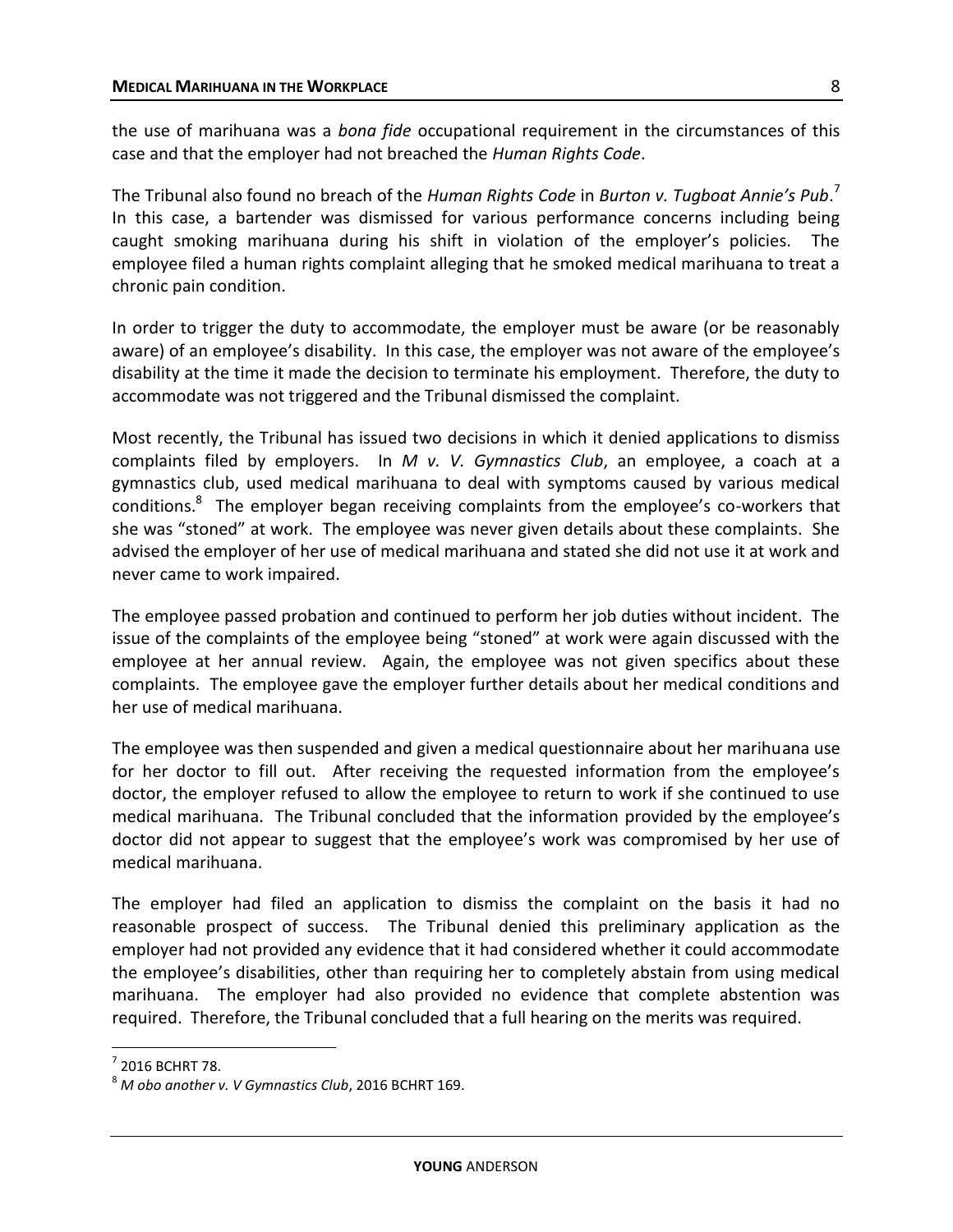The Tribunal came to the same conclusion with respect to an employer's application to dismiss a complaint in *Brown v. Bechtel Canada*.<sup>9</sup> The employee in this case had chronic pain and a prescription for medical marihuana, which he consumed on a daily basis before bed. The employee was hired to work on the replacement of the Rio Tinto Alcan smelter in Kitimat.

The employee underwent mandatory pre-access drug and alcohol testing with a third party provider and tested negative. The employee also gave evidence that he provided his authorization to possess medical marihuana to this provider and assumed it was reported to his employer. However, the employee did not directly disclose his consumption of medical marihuana to his employer.

During his employment, the employee smoked marihuana in designated smoking areas prior to going to bed, did not hide this use and discussed his prescription with his co-workers. After about a month, the employee was consuming medical marihuana when a crew supervisor approached him and asked what the employee was doing. The employee gave evidence that he produced his identification badge and his authorization to produce and explained he was consuming medical marihuana. His employment was terminated soon after on the grounds of consumption of marihuana at the work camp and failing to discuss it to his employer.

In denying the employer's preliminary application to dismiss, the Tribunal noted that the employee was dismissed for reasons related to his use of medical marihuana. Again, the Tribunal concluded that the employer had not provided any evidence that it took steps to accommodate the employee. Therefore, this complaint also required a full hearing on its merits.

## **VII. CONCLUSION**

 $\overline{a}$ 

There is no doubt that the evolving law on the use of marihuana creates new challenges for employers. Employers cannot treat the use of medical marihuana as an illegal or illicit drug. However, employers will not have to drastically change their approach in dealing with these challenges. Employees are required to attend at work not impaired by prescription drugs, except to the extent required by a duty to accommodate.

Employers must recognize that they have a duty to accommodate employees who are legally using medical marihuana in the same way as employees using other legal prescription drugs that can cause impairment. As noted above, local governments also have an obligation to ensure safety in the workplace. It is clear from the above cases that an employer has a duty to accommodate employees who use medical marihuana to treat symptoms related to disabilities, even in safety sensitive positions. This accommodation will need to be considered on a case by case basis. Employers will not be able to solely rely on zero-tolerance policies in disciplining, dismissing, transferring employees from safety-sensitive positions, or otherwise making

<sup>9</sup> *Brown v. Bechtel Canada and another*, 2016 BCHRT 170.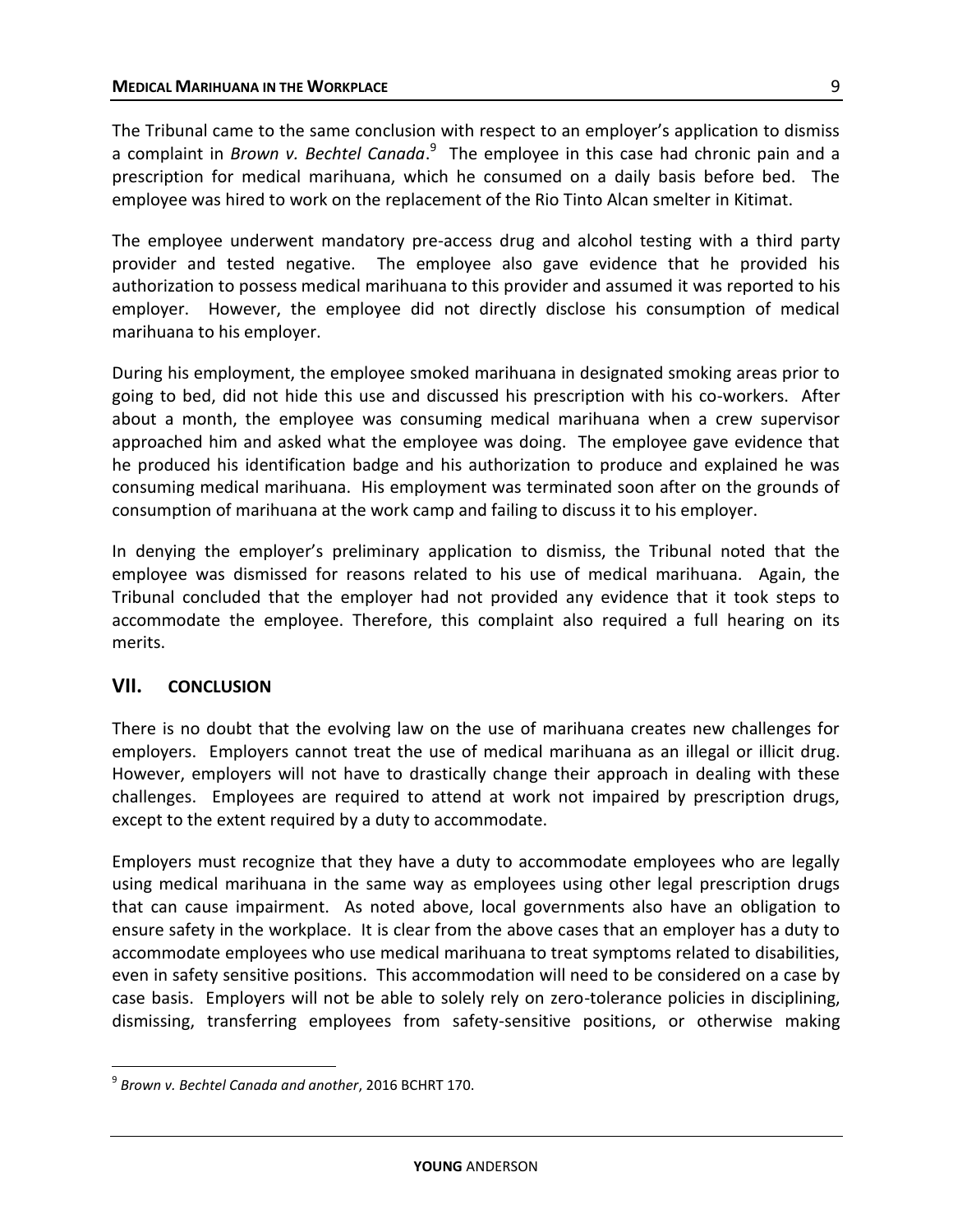decisions that negatively impact an employee because they are legally using medical marihuana. It is also clear that employees must show that they have a disability and a legal prescription for medical marihuana and must cooperate with the employer in providing appropriate and reasonable medical information.

If an employee is taking medical marihuana and performing safety-sensitive duties, and the local government has concerns that the employee is not safe to perform the duties, we recommend following up with the employee. This can include requesting information from the employee's doctor or an independent medical exam. However, employers must ensure that any investigation of the impact of medical marihuana use on an employee's ability to perform safety-sensitive duties is fair and unbiased. Particularly where the employer takes the position that the employee could not be accommodated in their position, the employer must also show that it seriously explored options for accommodation and that it was reasonable in its assessment of whether it could accommodate an employee.

We will be providing further updates to clients as the law evolves with respect to both medical and recreational use of marihuana.